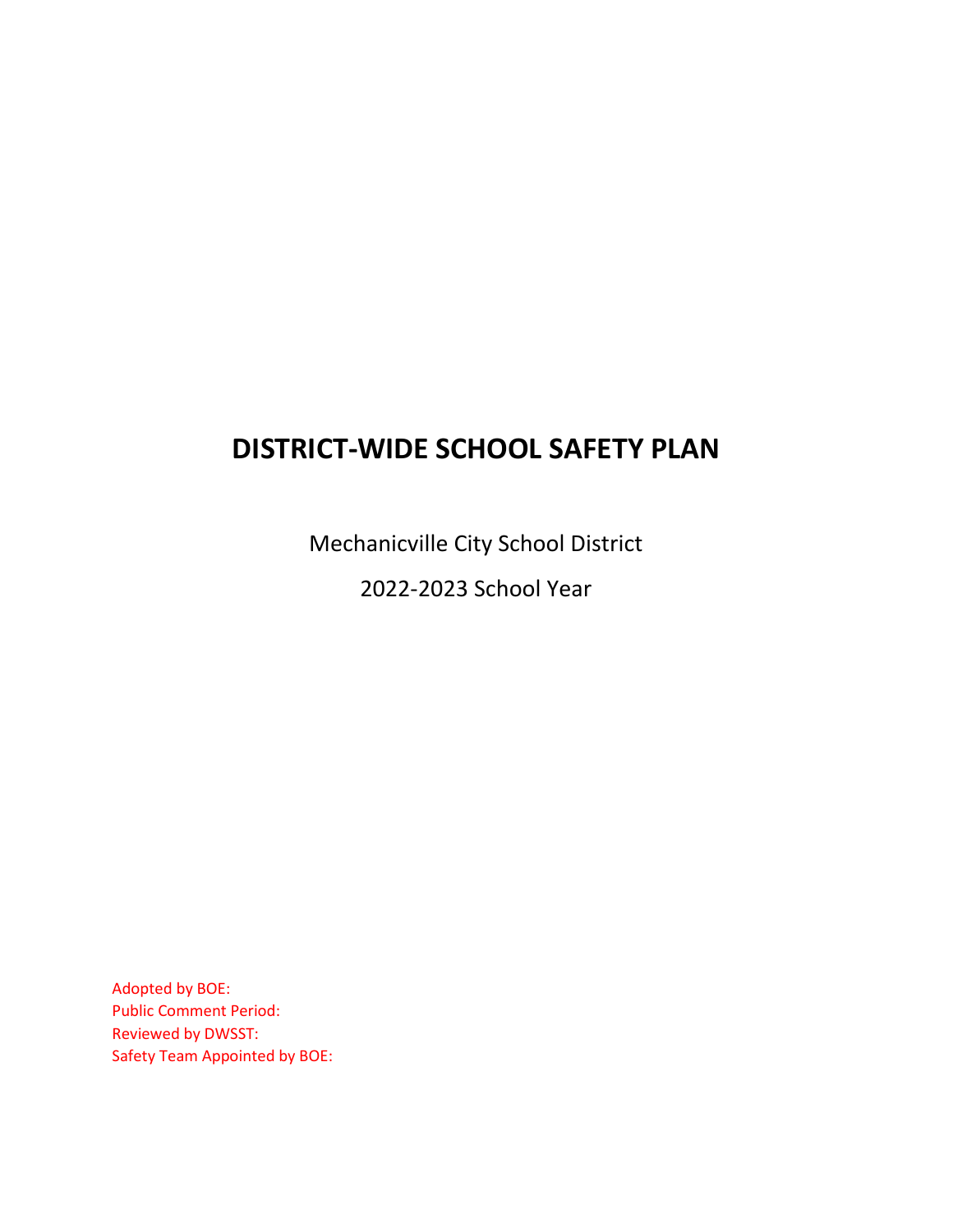# **TABLE OF CONTENTS**

| Introduction                                                                                                                                                                                                                                                                             | Page 1                        |
|------------------------------------------------------------------------------------------------------------------------------------------------------------------------------------------------------------------------------------------------------------------------------------------|-------------------------------|
| <b>Section I: General Considerations and Planning Guidelines</b><br>Purpose<br>Identification of Chief Emergency Officer<br><b>Identification of School Teams</b><br><b>Concept of Operations</b><br><b>Plan Review and Public Comment</b>                                               | Pages 1-3                     |
| <b>Section II: General Emergency Response Planning</b><br>Identification of Potential Emergency Sites<br><b>Response Plan Options</b><br><b>District Resources</b><br><b>District Resource Coordination</b><br><b>Annual Multi-Hazard Training</b><br><b>Annual Drills and Exercises</b> | Pages 3-5                     |
| Section III: Responding to Threats and Acts of Violence<br>Responding to Threats of Violence<br>Responding to Acts of Violence and Zero-Tolerance<br>Law Enforcement Involvement<br><b>Identification of Appropriate Responses</b>                                                       | Pages 5-6                     |
| <b>Section IV: Communication with Others</b><br><b>Obtaining Local Emergency Assistance</b><br><b>Obtaining County and State Emergency Assistance</b><br><b>Educational Agencies within District Boundaries</b><br>NYS/BOCES Communication Flow Chart<br><b>ICS Communication</b>        | Page 7                        |
| Section V: Prevention and Intervention Strategies<br><b>Building Security</b><br><b>Early Detection</b><br>Prevention/Intervention Strategies<br><b>Student Programs</b><br>Job Duties (hall monitors and security)                                                                      | Pages 7-8                     |
| <b>Section VI: Recovery</b>                                                                                                                                                                                                                                                              | Pages 8-9                     |
| <b>Appendix A: District Buildings, Contacts and Phone Numbers</b><br><b>Appendix B: Potential Hazardous Sites</b><br>Appendix C: Communicable Disease Plan                                                                                                                               | Page 10<br>Page 11<br>Page 12 |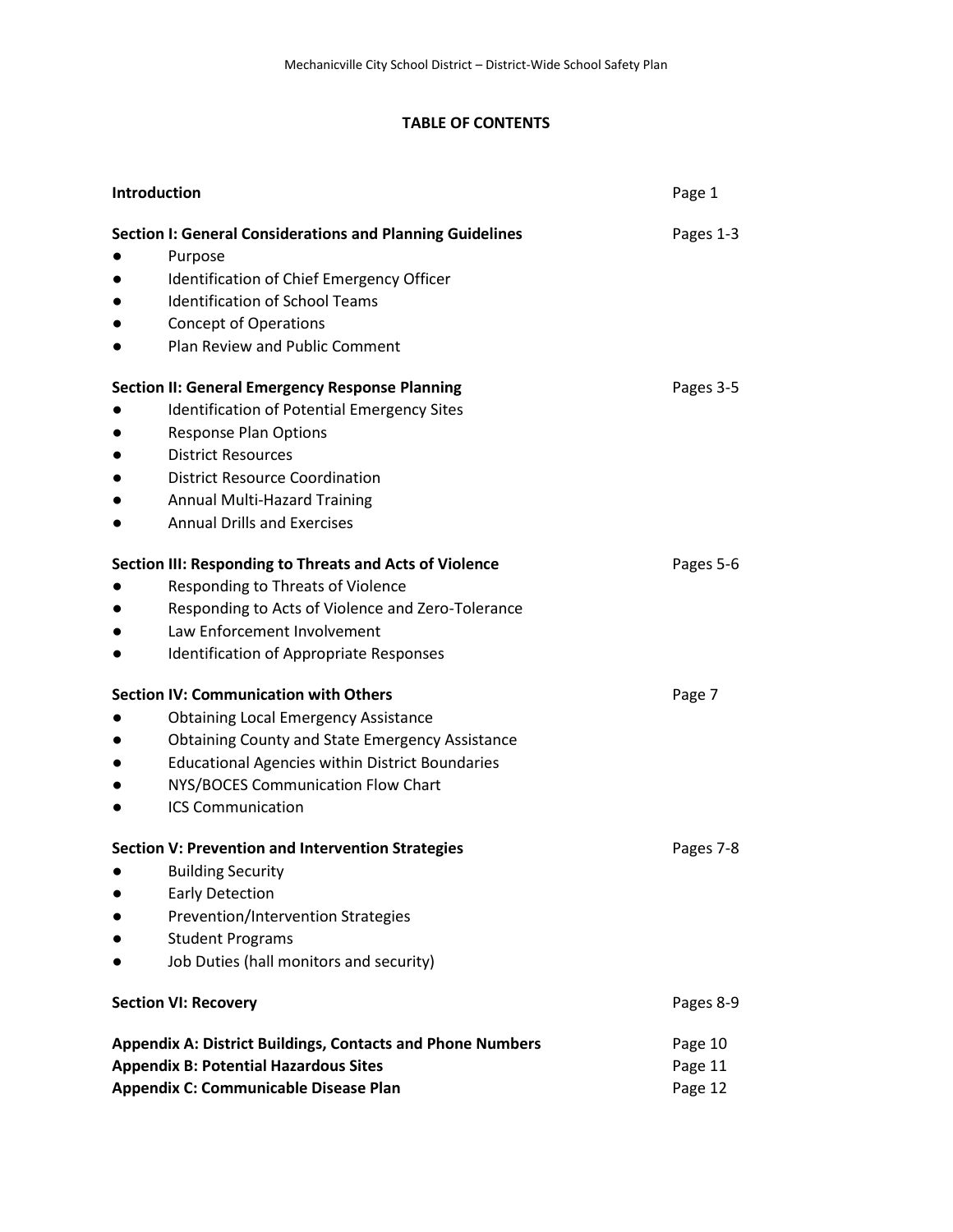### **Introduction**

Emergencies and violent incidents in school districts are critical issues that must be addressed in an expeditious and effective manner. Districts are required to develop a district-wide school safety plan (district plan) designed to prevent or minimize the effects of serious violent incidents, declared state disaster emergencies involving a communicable disease or local public health emergency declaration and other emergencies and to facilitate the coordination of the district with local and county resources in the event of such incidents or emergencies. The district plan is responsive to the needs of all schools within the district and is consistent with the more detailed emergency response plans required at the school building level. Districts stand at risk from a wide variety of acts of violence, natural, and manmade disasters. To address these threats, the State of New York has enacted the Safe Schools against Violence in Education (SAVE) law. Project SAVE is a comprehensive planning effort that addresses prevention, response, and recovery with respect to a variety of emergencies in each school district and its schools.

The Mechanicville City School District supports the SAVE Legislation and intends to facilitate the planning process. The Superintendent of Schools encourages and advocates on-going district-wide cooperation and support of Project SAVE.

### **Section I: General Considerations and Planning Guidelines**

### Purpose

The Mechanicville City School District's district plan was developed pursuant to Commissioner's Regulation 155.17. At the direction of the Mechanicville City School District Board of Education, the Superintendent of the Mechanicville City School District appointed a district-wide school safety team and charged it with the development and maintenance of the district plan.

# Identification of Chief Emergency Officer

The Mechanicville City School District designates the Business Manager, Jodi A. Birch, whose duties shall include, but not be limited to:

- Coordination of the communication between school staff, law enforcement, and other first responders;
- Lead the efforts of the district-wide school safety team in the completion and yearly update by September 1st, of the district plan and the coordination of the district plan with the building-level emergency response plan (building plan);
- Ensure staff understanding of the district–wide school safety plan;
- Ensure the completion of the building plans for each school building and yearly update by September 1st;
- Assist in the selection of security related technology and development of policies for the use of such technology;
- Coordinate appropriate safety, security, and emergency training for district and school staff, including annual required training in the emergency response plan by September 15th; and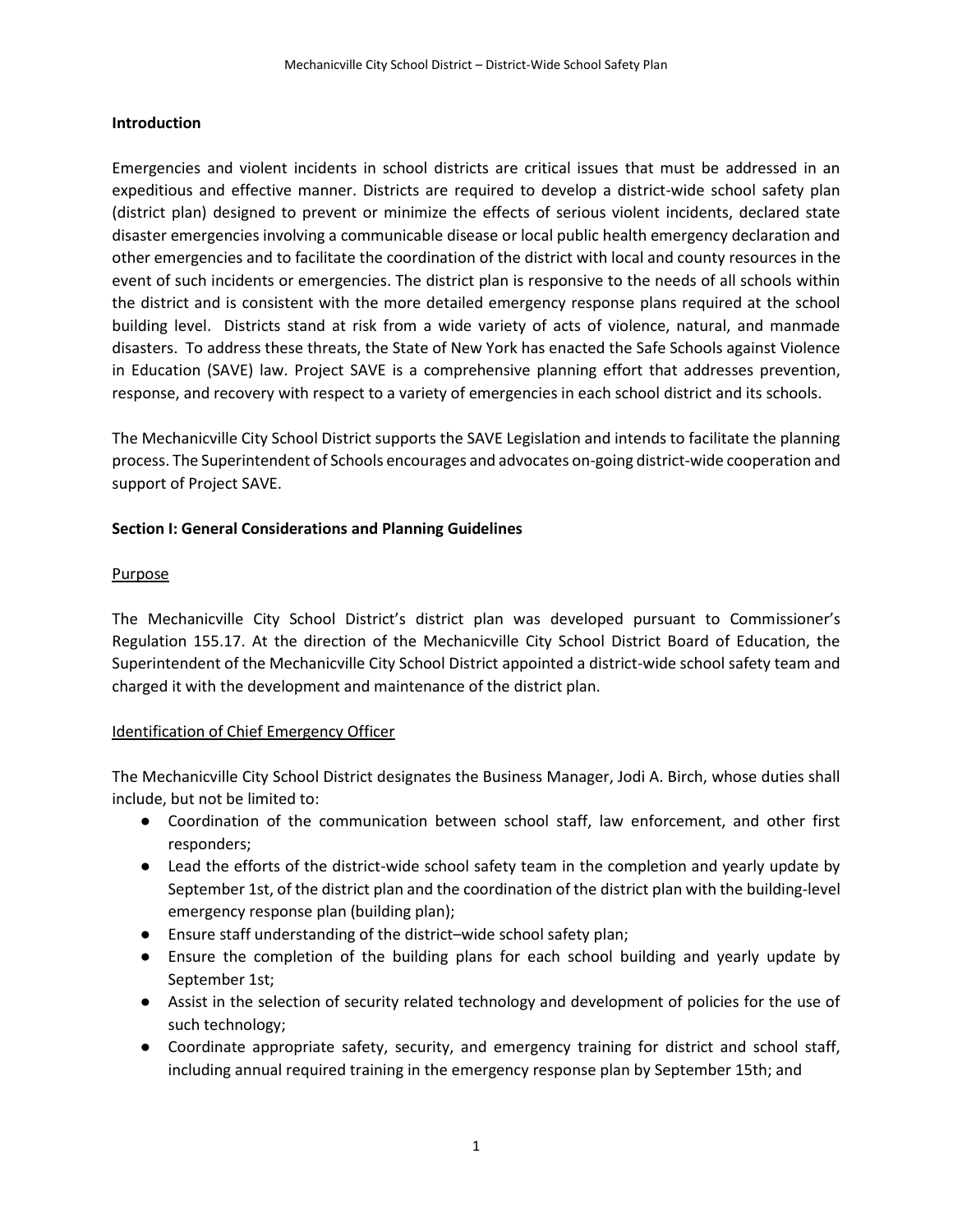● Ensure the conduct of required evacuation and lock-down drills in all district buildings as required by Education Law section 807.

#### Identification of School Teams

The Mechanicville City School District has created a district-wide school safety team appointed by the board of education consisting of, but not limited to, representatives of the school board, teacher, administrator, and parent organizations, school safety personnel and other school personnel, including bus drivers and monitors. The members of the team by title are as follows:

Superintendent Business Manager Elementary School Principal Elementary School Teachers (2) Junior/Senior High School Principal Middle School Teacher High School Teacher School Board Member School Board Member (Chair) Safety Resource Officer Safety Specialist Transportation Supervisor/Bus Driver Facilities Director

#### Concept of Operations

The district plan is directly linked to the individual building plans for each school building. Protocols reflected in the district plan guide the development and implementation of the individual building plans.

In the event of an emergency or violent incident, the initial response to all emergencies at an individual building is by the building-level emergency response team. Upon the activation of the building-level emergency response team, the Superintendent of Schools or their designee is notified and, where appropriate, local emergency officials are notified. Efforts may be supplemented by County and State resources through existing protocols.

#### Plan review and public comment

This plan shall be reviewed and maintained by the Mechanicville City School District district-wide school safety team and reviewed on an annual basis on or before September 1st of each year. This plan is posted to the district's webpage.

Pursuant to Commissioner's Regulation 155.17 (e) (3), this plan was made available for public comment 30 days prior to its adoption. The district plan is adopted by the Board of Education after one public hearing that provides for the participation of school personnel, parents, students and any other interested parties.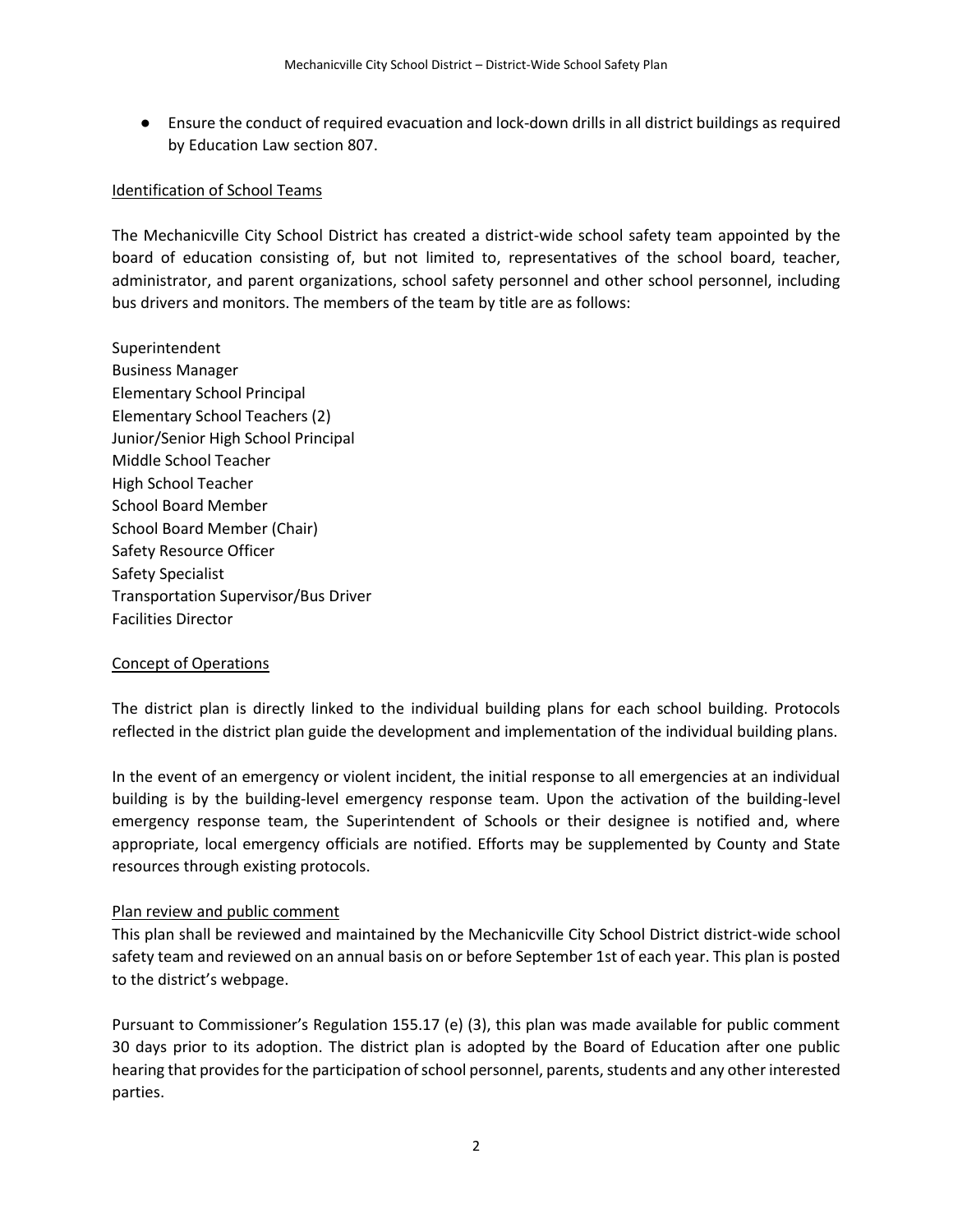While linked to the district plan, the building plan shall be confidential and shall not be subject to disclosure under Article 6 of the Public Officers Law or any other provision of law, in accordance with Education Law Section 2801-a. The building plan shall be kept confidential and shall not be disclosed except to authorized department or school staff and law enforcement officers.

The district plan and any amendments are submitted to the New York State Education Department within 30 days of adoption by posting this public plan on the district's website. The building plan is supplied to law enforcement agencies in Saratoga County and the NYS State Police within 30 days of adoption.

### **Section II: General Emergency Response Planning**

The district plan provides the framework for the building plan. The purpose of a uniform plan is to ensure district-wide continuity for emergency responses. These general emergency responses are used to assist school employees, students, parents and emergency responders learn one system that can be used in the Mechanicville City School District.

Identification of sites of potential emergency, including:

- The district-wide school safety team in conjunction with local officials has identified areas outside of school property that may impact a district facility during an emergency. Factors that were considered included population, presence of hazardous materials, and potential for emergency based on national trends and proximity to district property.
- A list of areas has been identified as having the potential to impact within the district. This list has been created for reference and awareness. The list is not all-inclusive for every emergency. However, these areas have been identified as having the most probable impact on district facilities or district boundaries should they have or create an emergency. A list of potential communitybased hazards or emergency situations has been noted in the building plan.
- The district- wide school safety team has recognized that there are many factors that could cause an emergency within our school building. There are also factors that need to be considered when responding to an emergency. A list of potential internal and external hazards or emergency situations has been noted in the building plans.

The district has developed multi-hazard response guides. These guidelines are located in the building plan and are in Incident Command System (ICS) format. Plans for taking the following actions in response to an emergency where appropriate include, but are not limited to:

- Initial Actions
- Command Post Location (primary and secondary)
- **Shelter in Place**: Used to shelter students/staff inside the school
- Severe Weather
- Bomb Threat
- HazMat Incident
- **Hold-In Place**: Limits student/staff movement while dealing with short term emergencies
- **Evacuation**: Used to evacuate students/staff from the school
- Before, during and after school hours, including security during evacuation and evacuation routes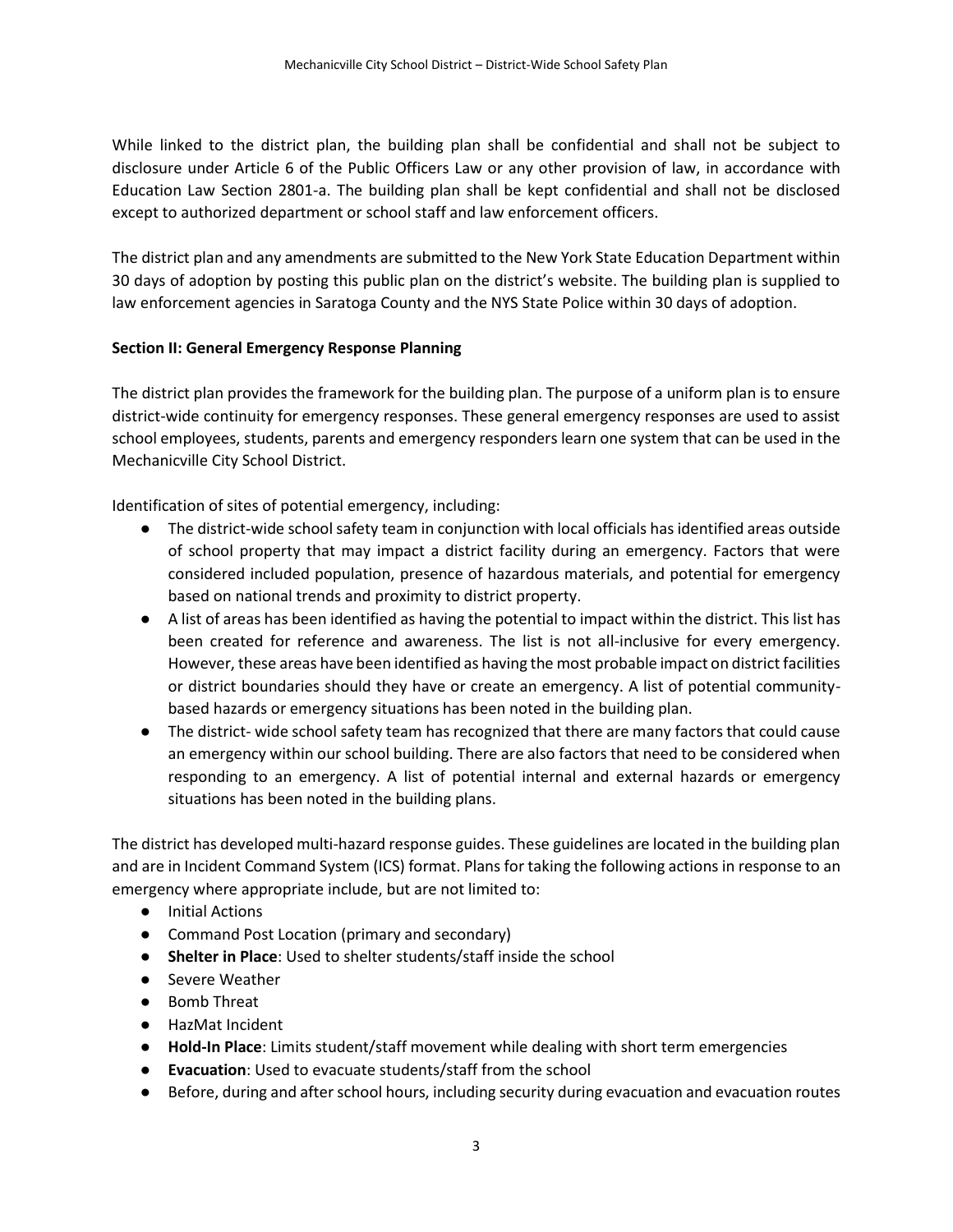- Evacuation/Relocation Sites (internal and external)
- **Lockout**: Used to secure school buildings and grounds during incidents that pose an imminent concern outside of the school
- **Lockdown**: Used to secure school buildings and grounds during incidents that pose an immediate threat of violence in or around the school.
- School Cancellation
- Early Dismissal

Emergencies include, but are not limited to:

| Air Pollution                   | Earthquake                | <b>Heating System Failure</b> | Natural Gas Leak           |
|---------------------------------|---------------------------|-------------------------------|----------------------------|
| Anthrax/Biological              | Elec. System Failure      | <b>Hostage Situation</b>      | Radiological               |
| <b>Aviation Crash</b>           | <b>Energy Supply Loss</b> | <b>Intruder Situation</b>     | Roof Leak/Failure          |
| <b>Bldg. Structural Failure</b> | Epidemic                  | Loss of Building              | <b>School Bus Accident</b> |
| <b>Bomb Threat</b>              | Explosion                 | Loss of Buses                 | Severe Weather             |
| Civil Disturbance               | Fire Alarm Evacuation     | <b>Mass Casualty</b>          | <b>Threats of Violence</b> |
| <b>Crimes Against People</b>    | Flood                     | <b>Medical Emergency</b>      | <b>Water Emergency</b>     |

The district has identified various district resources that may be available for use during an emergency, including the identification of personnel, equipment and shelters.

Using ICS the district has identified the school officials authorized to make decisions during an emergency. Through ICS, the procedures to coordinate the use of school district resources and manpower during emergencies, including the identification of the officials authorized to make decisions and of the staff members assigned to provide assistance during emergencies are clearly defined. ICS also identifies the staff members and their backups assigned to provide assistance during emergencies.

The district has policies and procedures for annual multi-hazard school safety training for staff and students, including the strategies for implementing training related to multi-hazards. By October 1 of each school year, the superintendent provides written information to all students and staff about emergency procedures. All staff receive annual training by September 15th on the building plan which includes components on violence prevention and mental health. New employees hired after the start of the school year receive this training within 30 days of hire or as part of the district's existing new hire training program, whichever is sooner. The district certifies that this training is completed by October  $1^{st}$  every year in the New York State Education Department (NYSED) Basic Education Data System (BEDS).

The following procedures, which have been established to provide this training on an annual basis, include but are not limited to: early dismissal/go home drill, shelter-in place, hold-in-place, evacuation/fire drills, lockout, lockdown, table top exercises and Incident Command System training.

The district conducts drills and other training exercises to test components of the emergency response plan, including the use of tabletop exercises, in coordination with local, county, and state emergency responders and preparedness officials. A debriefing concludes each test to determine if changes to the plan are necessary.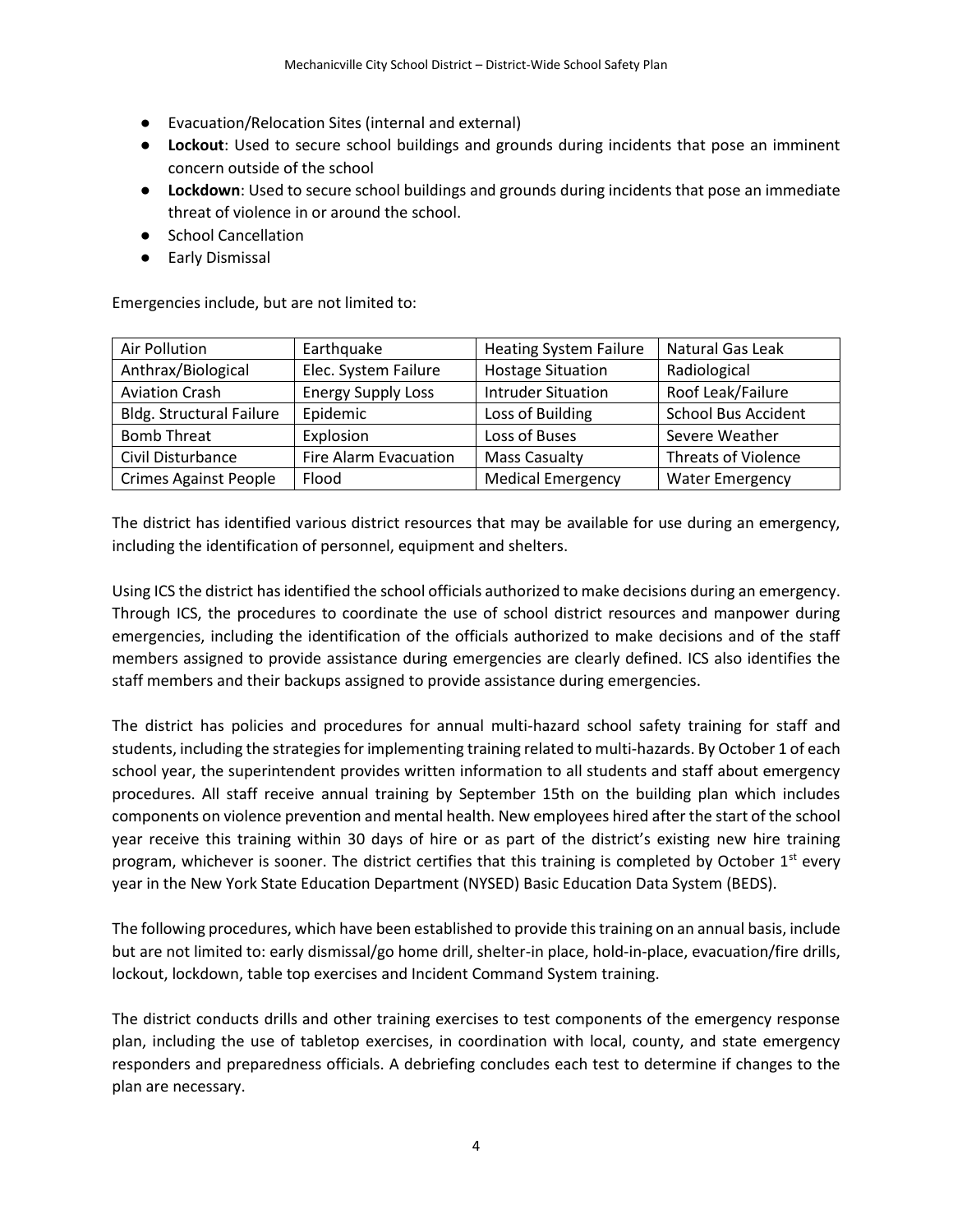### Fire and Emergency Drills

The school district, at least once every school year, and where possible in cooperation with local county emergency preparedness plan officials, conducts one test of its emergency response procedures under its building plan, including sheltering, lock-down, or early dismissal, at a time not to occur more than 15 minutes earlier than the normal dismissal time.

The Education Law §§ 807(1-a), 807 (b): Fire and Emergency Drills July 2016 amendments expanded fire drill requirements to also include emergency drills to prepare students to be able to respond appropriately in the event of a sudden emergency. The statute now requires twelve drills be conducted each school year, four of which must be lock-down drills. The remaining eight are required to be evacuation drills. There is still a requirement that eight of the required twelve drills must be completed in the first half of the school year (September 1 to December 31st).

The statute explicitly requires schools to conduct lock-down drills, which are essential, because they prepare students and staff to respond to the highest level of threat with the most urgent action and the least margin for error. The goal is to have schools conduct drills where they immediately clear hallways, lock doors and take positions out of sight to practice their ability to put the building into a protective posture as quickly as possible. These emergency measures allow time for responding law enforcement to arrive on scene and neutralize the threat. If possible, law enforcement should be involved in the drills to help prepare students and staff for their interactions and release from lock-down by uniformed officers. However, law enforcement involvement is not required by the new legislative mandate. Other protective actions such as lock-out or shelter in place are emergency actions that are usually preceded by some degree of warning time and do not require the immediate response necessary for a lock-down. While the school should be well versed in their lock-out and shelter in place protocols, lock-down is the only type of protective action that is specifically required by the statute.

# **Section III: Responding to Threats and Acts of Violence**

The school refers to its Crisis Intervention Plan via the post-incident response team and the Multi-Hazard Emergency Response Guides located in the building plan. These are reviewed by the district-wide school safety team to ensure content and consistency throughout the district. These policies and procedures are for responding to implied or direct threats of violence by students, teachers, other school personnel including bus drivers and monitors, and visitors to the school, including threats by students against themselves, which includes suicide. The following types of procedures are addressed in the plan:

- Informing the Superintendent or designee of implied or direct threats.
- Determining the level of threat with the Superintendent and building-level emergency response team members.
- Contacting appropriate law enforcement agency, if necessary.
- Monitoring the situation, adjusting the district's responses as appropriate to include possible implementation of the building-level emergency response team.
- Communication with parent/guardian. When a student implies or specifically threatens selfinflicted violence including suicide, the principal of the school in which the student attends directly contacts the respective parents/guardians.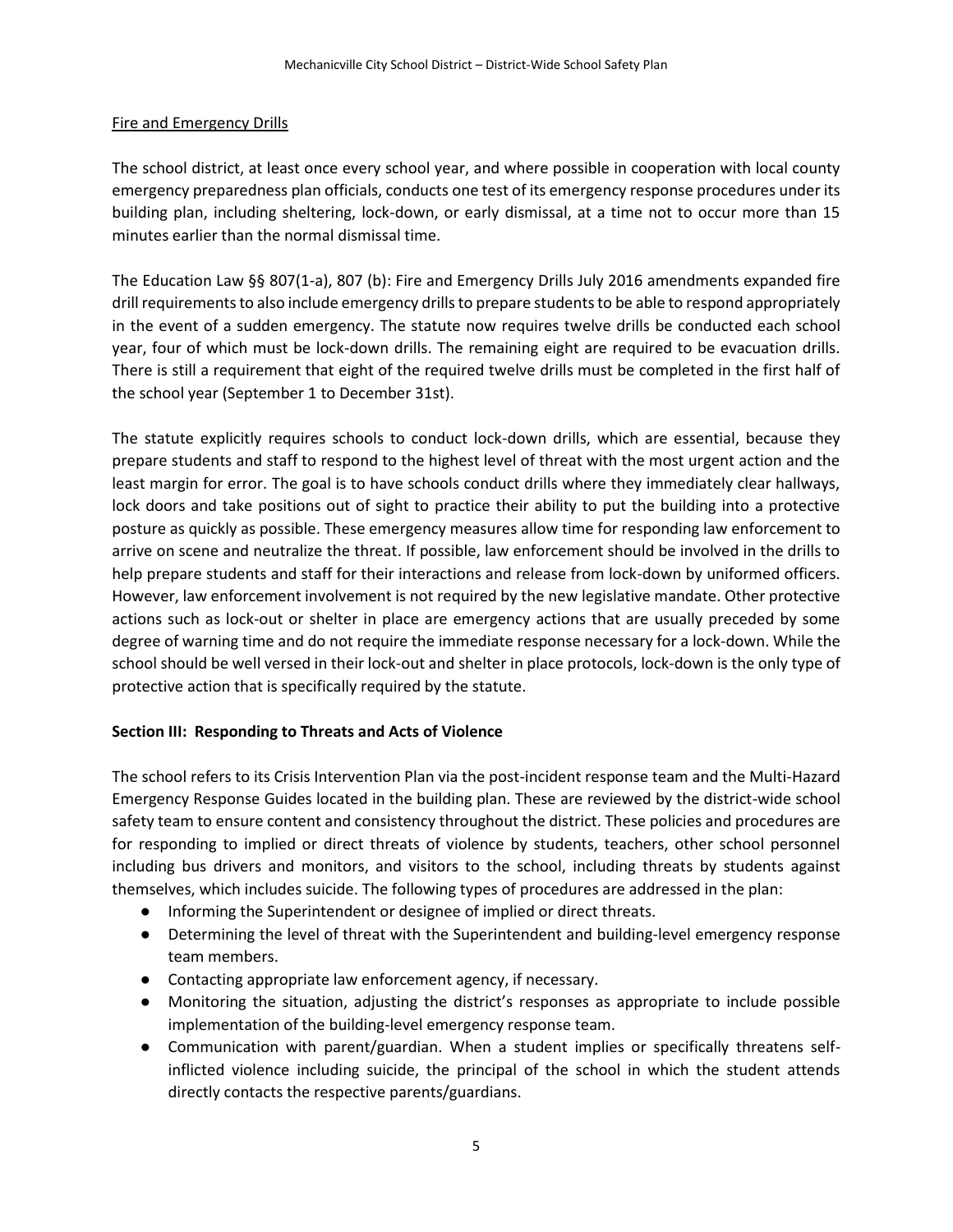The Multi-Hazard Emergency Response Guides in the building plan provide guidance on the district's policies and procedures for responding to direct acts of violence (i.e., Crimes Against Persons, Hostage Taking, Intruder and Kidnapping) by students, teachers, other school personnel including bus drivers and monitors, and visitors to the school, including consideration of zero-tolerance policies for school violence. The following types of procedures are addressed in the plan:

- Inform the Superintendent/designee
- Determine the level of threat with the superintendent/designee and the building-level emergency response team.
- If the situation warrants, isolate the immediate area.
- Monitor the situation; adjust the level of response as appropriate; if necessary, initiate lockdown, evacuation, sheltering and/or early dismissal procedures as needed, if needed.
- Contact appropriate law enforcement agency.

NOTE: The Mechanicville City School District's "Code of Conduct" describes policies and procedures for responding to acts of violence by students, teachers, other school personnel and visitors to the school.

Response protocols are identified in the building plan in the ICS format along with definitions of ICS roles and responsibilities. The Multi-Hazard Emergency Response Guides address specific procedures for responding to bomb threat, intruders, hostage takings and kidnapping.

The following protocols for appropriate responses to emergencies are provided as examples of responses to bomb threats, hostage takings, intrusions and kidnappings:

- Identification of decision-makers.
- Plans to safeguard students and staff.
- Procedures to provide transportation, if necessary.
- Procedures to notify parents.
- Procedures to notify media.
- Debriefing procedures.

The district has established policies and procedures to contact parents, guardians or persons in parental relation to the students in the event of a violent incident or an early dismissal. In the Mechanicville City School District, the following communication methods are used:

- A mass notification feature in its phone system, which automatically sends one message out to all staff and persons in parental relations, which would inform them of the event.
- A mass notification feature in its e-mail system that would send one message out to all staff and persons in parental relations.

#### **Section IV: Communication with Others**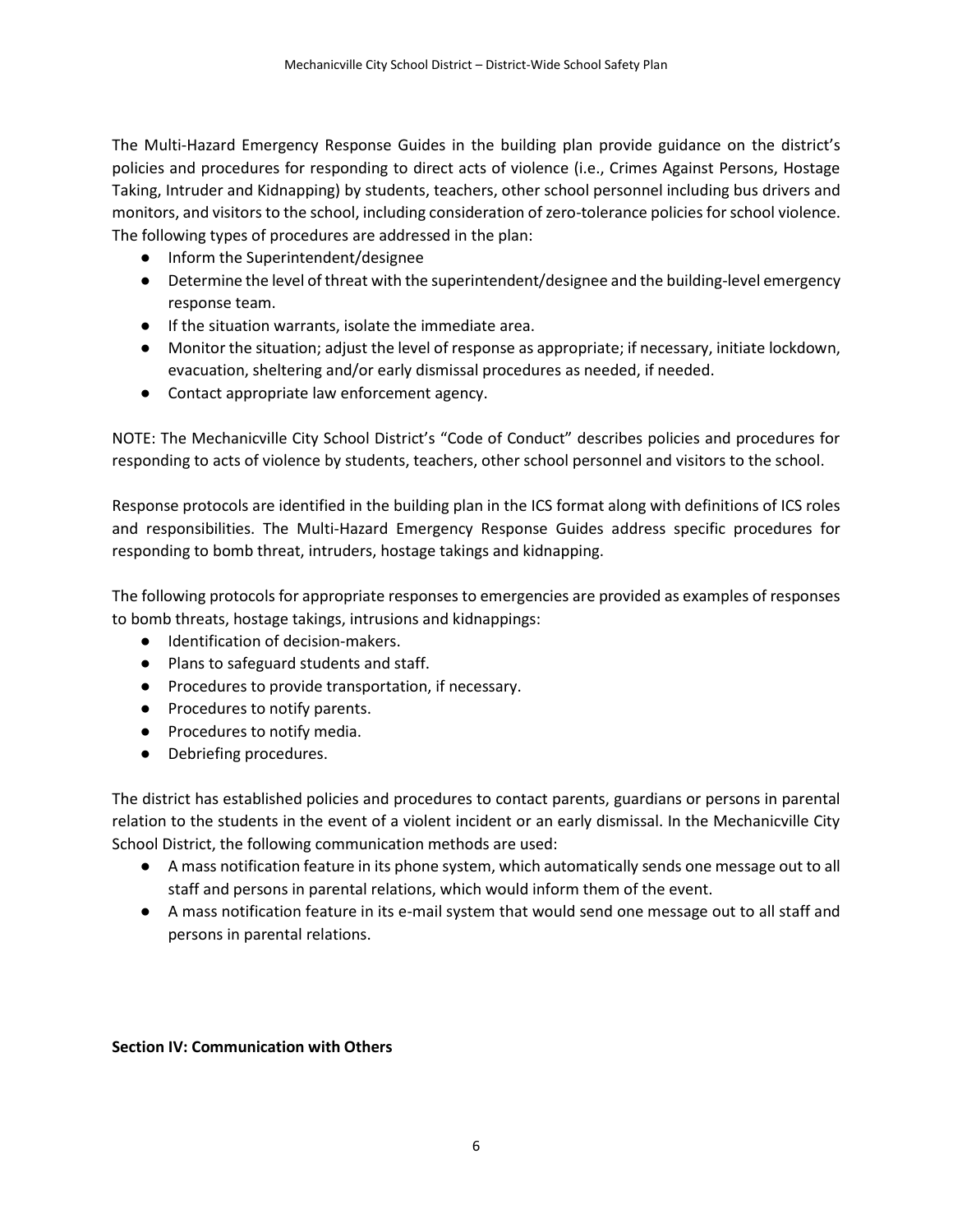The Mechanicville City School District is fortunate to have substantial ties to the community of Mechanicville and Saratoga County. If there were an emergency within our facility, we would call 911 for emergency assistance. If involvement is needed from other local government agencies, the Superintendent or designee would act as the contact person. Additional procedures for communications can be found in the building plan including local emergency contacts and phone numbers, and the NYS/BOCES Communication Flow Chart. These contacts provide guidance for obtaining assistance during emergencies from emergency services organizations and local government.

Arrangements for obtaining advice and assistance from emergency organizations and local government officials, including the county or city officials responsible for implementation of Article 2-B of the Executive Law, are noted in the NYS/BOCES Communication Flow Chart.

If there is a disaster within the district that has the potential to impact other educational agencies within the district boundaries, the Chief Emergency Officer activates the above-referenced phone and/or e-mail mass notification system.

Along with the above-noted notification procedures, the district also maintains the following information about each educational agency in the confidential building plan:

- School population
- Number of staff
- Transportation needs
- Business and home telephone numbers of key officials of each such educational agency

# **Section V: Prevention and Intervention Strategies**

The district has developed policies and procedures related to school building security, including the use of a school resource officer, and security devices and procedures.

The Mechanicville City School District has implemented procedures for the dissemination of informative materials regarding the early detection of potentially violent behaviors, including, but not limited to: the identification of family, community and environmental factors to teachers, administrators, school personnel including bus drivers and monitors, persons in parental relation to students of the district, students and other persons deemed appropriate to receive such information.

Appropriate prevention and intervention strategies, such as:

- Collaborative arrangements with State and local law enforcement officials, designed to ensure that school safety officers and other security personnel are adequately trained, including being trained to de-escalate potentially violent situations, and are effectively and fairly recruited;
- Nonviolent conflict resolution training programs;
- Peer mediation programs and youth courts; and
- Extended day and other school safety programs;

The district has created and supported strategies for improving communication among students and between students and staff and reporting of potentially violent incidents, such as the establishment of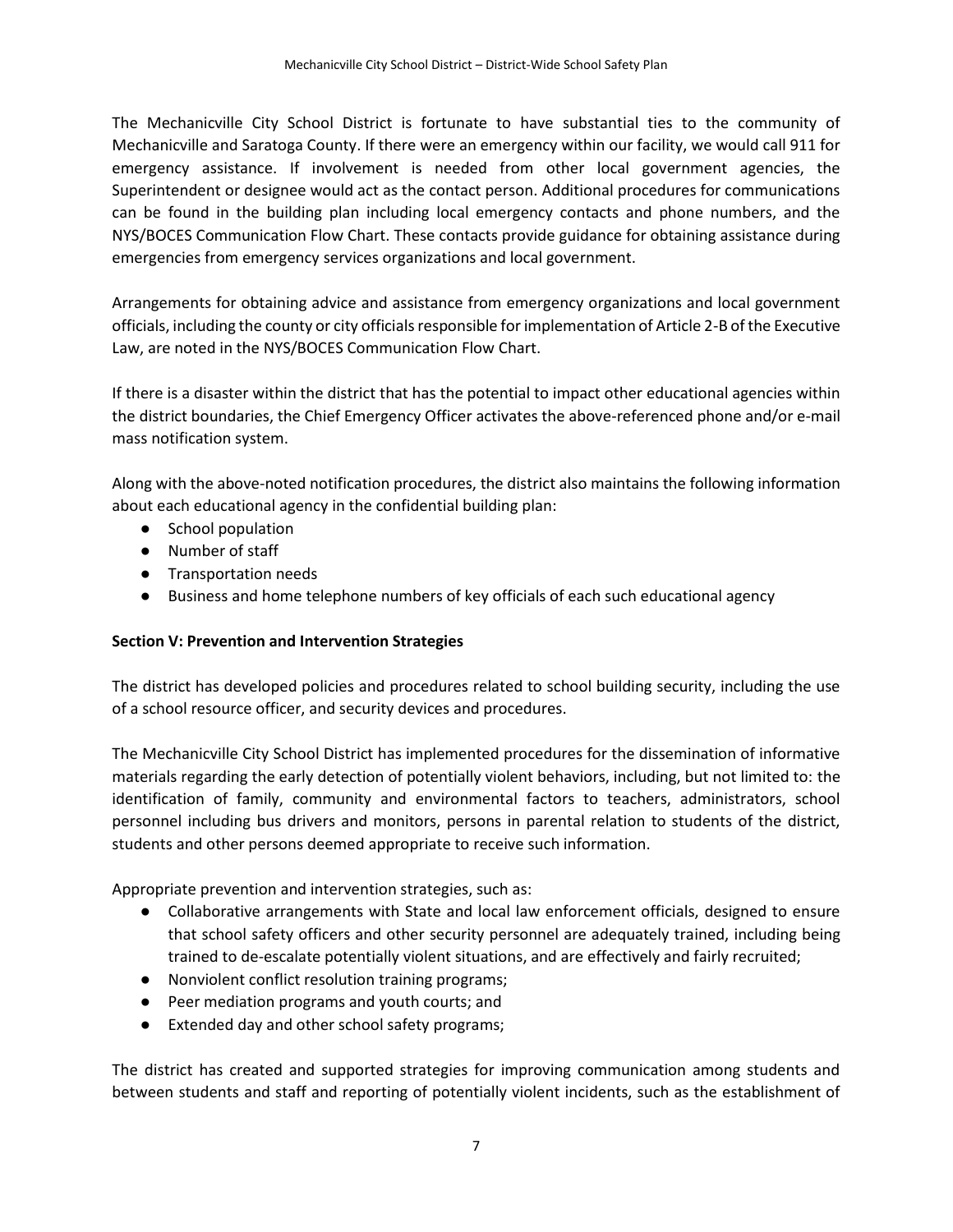youth-run programs, peer mediation, conflict resolution, creating a forum or designating a mentor for students concerned with bullying or violence and establishing anonymous reporting mechanisms for school violence.

The Elementary School has established the following program:

● No Place for Hate (Anti-Defamation League)

The Junior/Senior High School has established the following initiatives to help students make better choices in conflict resolution and to alleviate bullying:

- No Place for Hate (Anti-Defamation League)
- Mediation
- Restorative Justice
- Rachel's Challenge
- An informal format for conflict resolution that involves social workers, guidance counselors, teachers and administrators
- Anonymous reporting of school violence and bullying by students to social workers, guidance counselors, teachers, and the principal

The Mechanicville City School District has created descriptions of duties of hall monitors and any other school safety personnel, the training required of all personnel acting in a school and the hiring and screening process for all personnel acting in a school security capacity.

The Mechanicville City School District does employ hall monitors and a school resource officer. In accordance with Project SAVE, after July 1, 2001, all new full and part-time employees are finger-printed and have background checks completed.

#### **Section VI: Recovery**

Recovery addresses the help needed for all involved to heal and to restore the school community to "normal" operations. The District Plan supports the school building plan by deploying district resources that support the school's building-level emergency response team and the post-incident response team.

Recovery plans include mental health/emotional recovery, academic, physical and business recovery, and can continue long after the actual emergency.

#### District Support for the Mechanicville City School District

The building plan provides resources for supporting the building-level emergency response team and postincident response team. The district's ICS identifies back-ups to relieve team members. This provides team members the opportunity to rotate personnel, to fill in if assigned personnel are unavailable and to debrief in a supportive environment.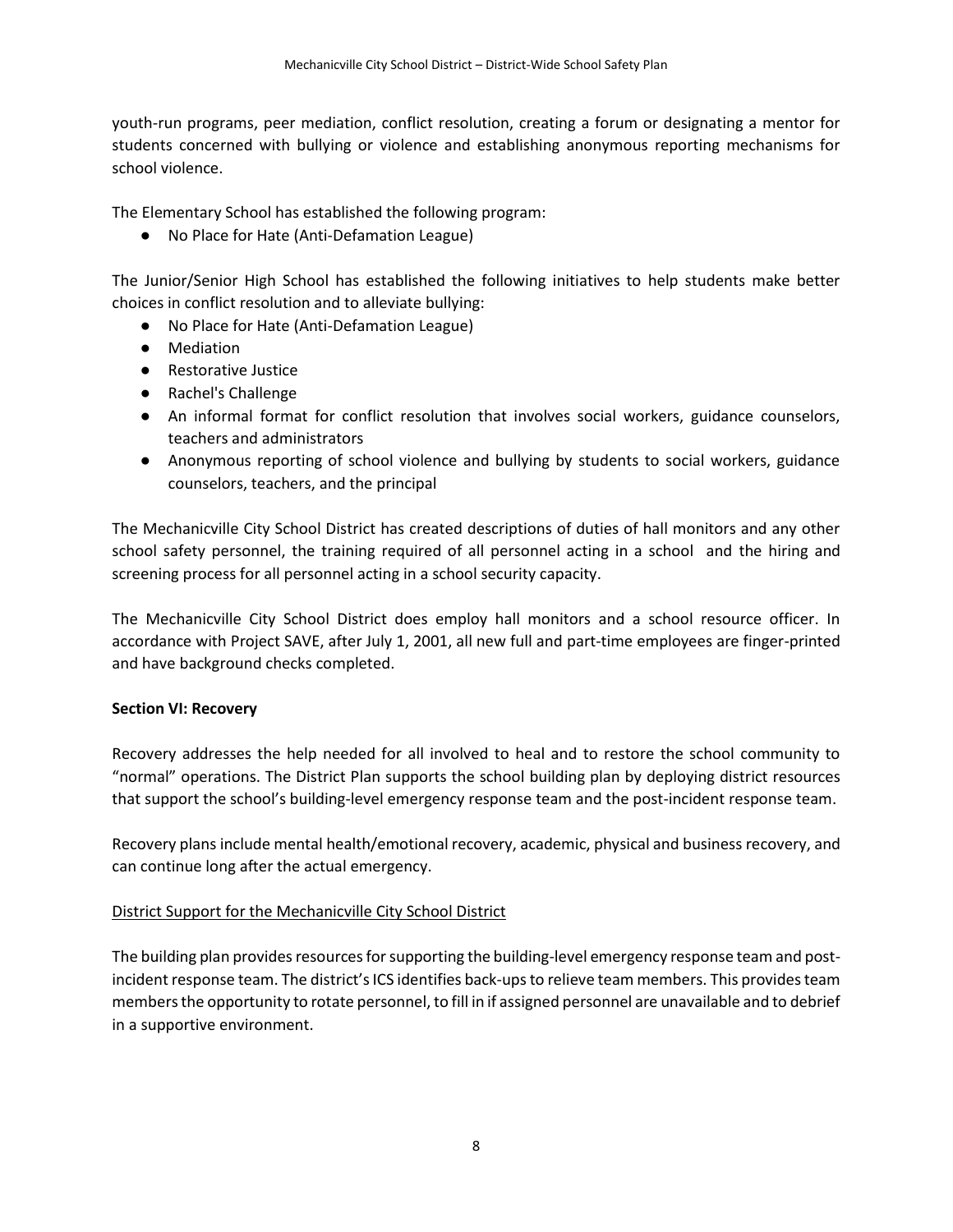The district realizes that some emergencies may overwhelm an individual school's ability to manage an extreme crisis. If/when the school is faced with an emergency such as threats of violence or actual violent incidents, the district-wide school safety team assists as follows:

- Acting as a sounding board regarding the implied or direct threats and/or violent acts.
- Assisting in determining the level of threat and appropriate response.
- Monitoring the situation and adjusting the district's response as appropriate.
- Assisting with parent/guardian, faculty/staff, and media communication.
- Assisting with coordinating building and grounds security in conjunction with local and State Police.
- Assisting with offering a backup post-incident response team (i.e., another school district's team and/or an outside group) as needed, if needed.
- Offering debriefing sessions as needed working in conjunction with local Mechanicville City, Saratoga County, and/or State emergency responders.

### Disaster Mental Health Services

If/when a building-level emergency response team or post-incident response team is faced with an emergency that may overwhelm the school's ability to manage an extreme crisis, the district-wide school safety team assists as follows:

- Activating the district-wide post-incident response team.
- Offering district support and looking for continued feedback from those directly impacted during the incident, with projected plans to assist if needed during heightened stressful times such as a re-occurrence of a similar event and anniversaries of the original event.
- Assisting with parent/guardian, student, and faculty/staff debriefing and/or post-incident crisis intervention. The debriefing is also used in part to evaluate the district's plan for possible revisions. If needed, assisting in contacting additional outside mental health resources such as the National Organization for Victim Assistance (1-800-try-nova; www.try-nova.org).
- Assisting the schools with written statements going out to faculty/staff, parents/guardians, press releases and media requests through the district's Superintendent's office.

The district supports the recovery phase and reevaluates current multi-hazard and violence prevention practices and school safety activities.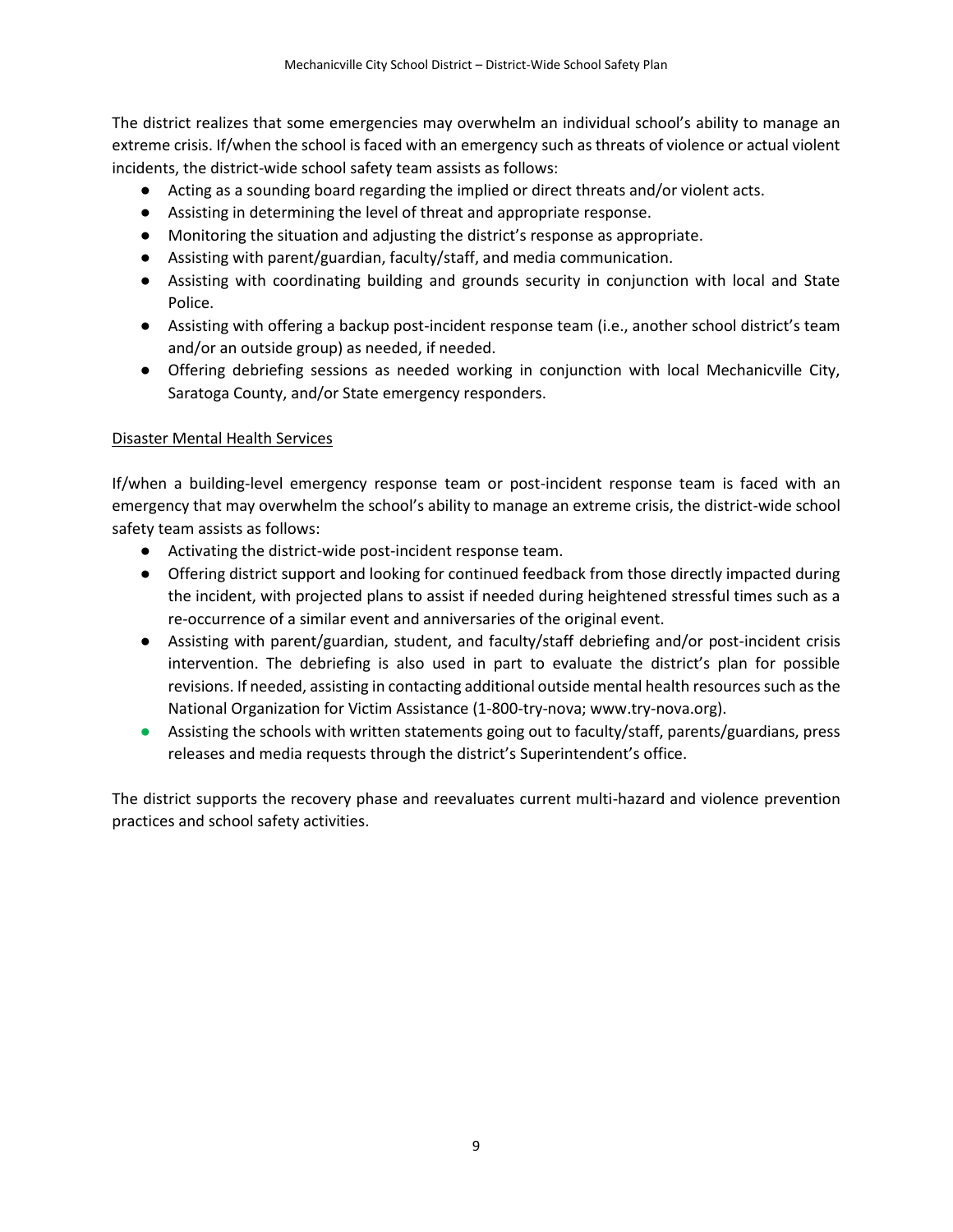# **APPENDIX A District Buildings, Contacts and Phone Numbers**

The address for the three main buildings (Junior/Senior High School, the Elementary School, and the Bus Garage) is 25 Kniskern Avenue, Mechanicville, NY 12118.

| <b>Building</b>           | Title                            | <b>Name</b>             | <b>Contact Number</b> |
|---------------------------|----------------------------------|-------------------------|-----------------------|
| District Office -         | Superintendent                   | Kevin Kolakowski        | 518-664-5727          |
| Junior/Senior High School |                                  |                         | Ext. 1110             |
| <b>Elementary School</b>  | Principal                        | TBD                     | 518-664-7336          |
|                           |                                  |                         | Ext. 2116             |
| Junior/Senior High School | Principal                        | <b>Michael Mitchell</b> | 518-664-9888          |
|                           |                                  |                         | Ext. 2418             |
| <b>Bus Garage</b>         | <b>Transportation Supervisor</b> | <b>Michael Pratt</b>    | 518-664-9881          |